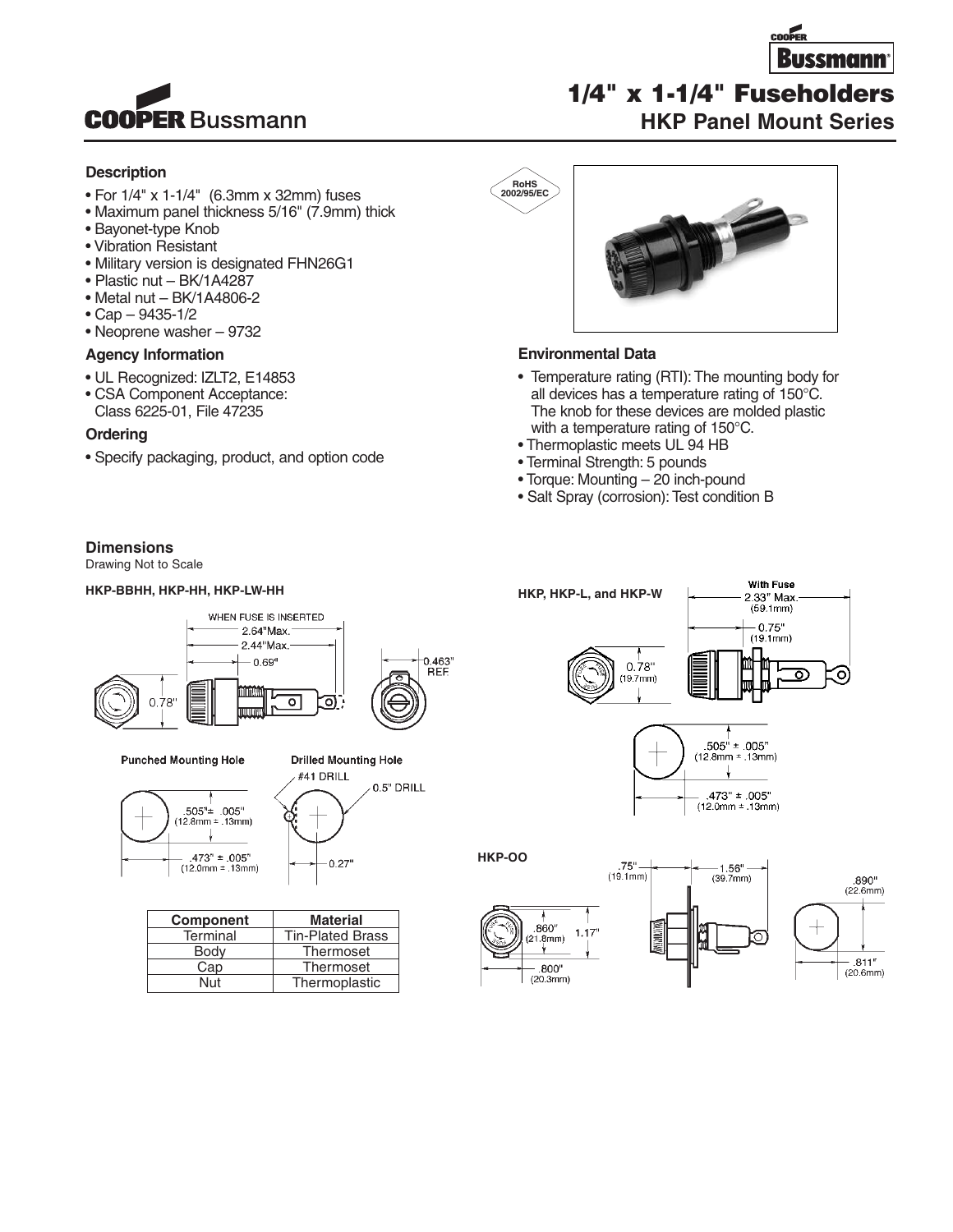

**Bussmann 1/4" x 1-1/4" Fuseholders HKP Panel Mount Series**

**COOPER** 

| <b>SPECIFICATIONS</b> |                                                                  |                |                |  |
|-----------------------|------------------------------------------------------------------|----------------|----------------|--|
| <b>Product</b>        | <b>Feature</b>                                                   | <b>Voltage</b> | <b>Current</b> |  |
| Code                  |                                                                  | Rating         | Rating         |  |
| <b>HKP</b>            | Standard                                                         | 250V           | 30A            |  |
| <b>HKP-BBHH</b>       | 1/4" Quick Connects, nut and washer assembled                    | 250V           | 20A            |  |
| HKP-HH                | 1/4" Quick Connects                                              | 250V           | 20A            |  |
| <b>HKP-L</b>          | 2250 stand-off barrier                                           | 250V           | 30A            |  |
| <b>HKP-LW-HH</b>      | Drip-proof knob, 2250V stand-off barrier and 1/4" quick connects | 250V           | 20A            |  |
| HKP-OO                | Snap-lock                                                        | 250V           | 30A            |  |
| HKP-W                 | Drip-proof knob                                                  | 250V           | 30A            |  |

| <b>PACKAGING CODE</b> |                                                                     |  |
|-----------------------|---------------------------------------------------------------------|--|
| <b>Packaging Code</b> | <b>Description</b>                                                  |  |
| <b>Blank</b>          | 10 pieces of fuseholders packed into a carton                       |  |
| BK                    | 100 pieces of fuseholder components packed separately into a carton |  |

| <b>OPTION CODE</b> |                        |  |  |
|--------------------|------------------------|--|--|
| <b>Option Code</b> | <b>Description</b>     |  |  |
| -R                 | RoHS compliant version |  |  |



Visit us on the web at: **www.cooperbussmann.com**

OC-2579 3/07

© Cooper Electronic Technologies 2007 Cooper Electronic Technologies 1225 Broken Sound Parkway NW Suite F Boca Raton, FL 33487-3533 Tel: 1-561-998-4100 Fax: 1-561-241-6640 Toll Free: 1-888-414-2645

Cooper Bussmann P.O. Box 14460 St. Louis, MO 63178-4460 Tel: 1-636-394-2877 Fax: 1-800-544-2570 **North America** 

Europe<br>Cooper Electronic Technologies | Co Cooper (UK) Limited Burton-on-the-Wolds Leicestershire • LE12 5TH UK Tel: +44 (0) 1509 882 737 Fax: +44 (0) 1509 882 786 08223

Cooper Electronic Technologies Avda. Santa Eulalia, 290 Terrassa, (Barcelona), Spain Tel: +34 937 362 812 +34 937 362 813 Fax: +34 937 362 719

#### **Asia Pacific**

Cooper Electronic Technologies 1 Jalan Kilang Timor #06-01 Pacific Tech Centre Singapore 159303 Tel: +65 278 6151 Fax: +65 270 4160